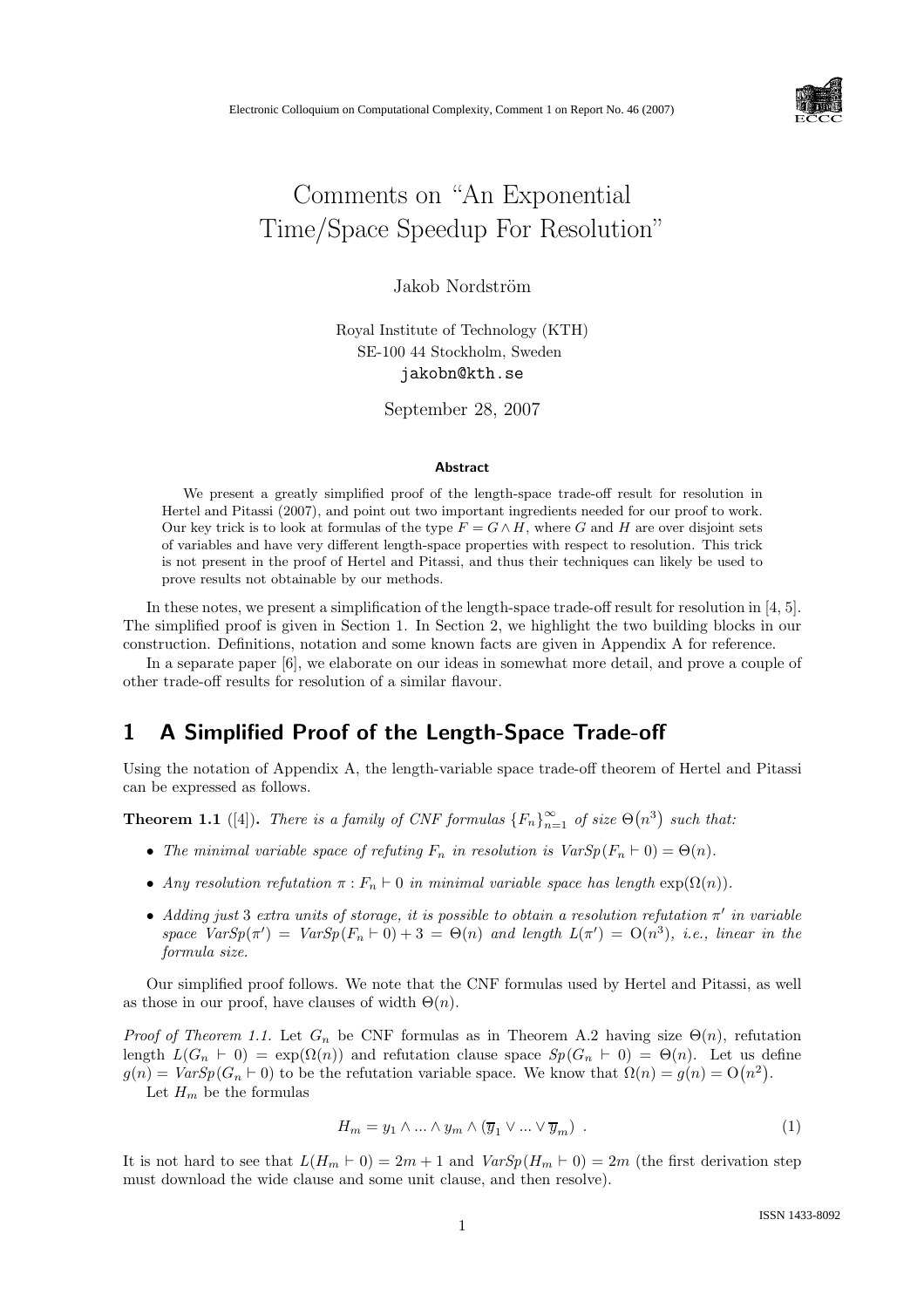Now define

$$
F_n = G_n \wedge H_{\lfloor g(n)/2 \rfloor + 1} \tag{2}
$$

where  $G_n$  and  $H_{\lfloor g(n)/2\rfloor+1}$  have disjoint sets of variables. By Observation A.3, any resolution refutation of  $F_n$  refutes either  $G_n$  or  $H_{\lfloor g(n)/2\rfloor+1}$ . We have

$$
VarSp(H_{\lfloor g(n)/2\rfloor+1} \vdash 0) = 2 \cdot (\lfloor g(n)/2\rfloor+1) > g(n) = VarSp(G_n \vdash 0) ,
$$
 (3)

so a resolution refutation in minimal variable space must refute  $G_n$  in length  $\exp(\Omega(n))$ . However, allowing at most two more literals in memory, the resolution refutation can disprove the formula  $H_{\lfloor g(n)/2\rfloor+1}$  instead in length linear in the (total) formula size.

Thus, we have a formula family  ${F_n}_{n=1}^{\infty}$  of size  $\Omega(n) = S(F_n) = O(n^2)$  refutable in length and variable space both linear in the formula size, but where any minimum variable space refutation must have length  $exp(\Omega(n))$ . Adjusting the indices as needed, we get a formula family with a trade-off of the form stated in Theorem 1.1 (or actually slightly stronger).  $\Box$ 

# 2 Two Key Ingredients in the Proof

Our proof of Theorem 1.1 comes very easily; in fact almost too easily. What is it that makes this possible? We want to make explicit two important points.

Firstly, the formula family  $\{F_n\}_{n=1}^{\infty}$  used in the proof is clearly "redundant" in the sense that each formula  $F_n$  is the conjunction of two formulas  $G_n$  and  $H_m$  which are themselves already unsatisfiable. Formally, we say that a formula  $F$  is minimally unsatisfiable if  $F$  is unsatisfiable, but removing any clause  $C \in F$ , the remaining subformula  $F \setminus \{C\}$  is satisfiable. We note that if we would add the requirement in Theorem 1.1 that the formulas under consideration should be minimally unsatisfiable, our proof idea would fail completely.

Secondly, an important reason why our proof gives sharp results is that we are allowed to use CNF formulas of growing width. It is precisely because of this that we can easily construct the formulas  $H_m$  that are hard with respect to variable space but easy with respect to length. If we would have to restrict ourselves to k-CNF formulas for k fixed, it becomes much more difficult to find such examples. Although there are formulas that could be plugged in to give a slightly weaker trade-off, we are not aware of any family of k-CNF formulas that can provably give the very sharp result in Theorem 1.1.

We refer to [6] for a more detailed discussion of these issues.

## Acknowledgements

We are most grateful to Philipp Hertel and Toniann Pitassi for patiently answering several technical questions about Theorem 1.1. Also, we want to thank Jan Krajíček, Johan Håstad, Per Austrin and Mikael Goldmann for useful discussions and insightful comments.

### A Definitions, Notation and Some Useful Facts

A literal is either a propositional logic variable x or its negation  $\overline{x}$ . A clause  $C = a_1 \vee \ldots \vee a_k$  is a set of literals. The *width*  $W(C)$  of a clause C is the number of literals appearing in it. A clause containing at most k literals is called a k-clause. A CNF formula  $F = C_1 \wedge ... \wedge C_m$  is a set of clauses. A k-CNF formula is a CNF formula consisting of k-clauses. We let  $Vars(C)$  denote the set of variables in a clause  $C$ , and extend this notation to formulas by taking unions over clauses. Also, the width  $W(F)$  of a CNF formula F is the width of its largest clause. We define the size  $S(F)$  of a CNF formula  $F$  to be the numbers of literals in it, counted with repetitions.

As in [4], we use the "configuration-style" definition of resolution. We employ the standard notation  $[n] = \{1, 2, ..., n\}.$ 

**Definition A.1** (Resolution [1]). A *clause configuration*  $\mathbb C$  is a set of clauses. A sequence of clause configurations  $\{\mathbb{C}_0,\ldots,\mathbb{C}_\tau\}$  is a resolution derivation from a CNF formula F if  $\mathbb{C}_0 = \emptyset$  and for all  $t \in [\tau], \mathbb{C}_t$  is obtained from  $\mathbb{C}_{t-1}$  by one of the following rules:

Axiom Download  $\mathbb{C}_t = \mathbb{C}_{t-1} \cup \{C\}$  for a clause  $C \in F$  (an axiom).